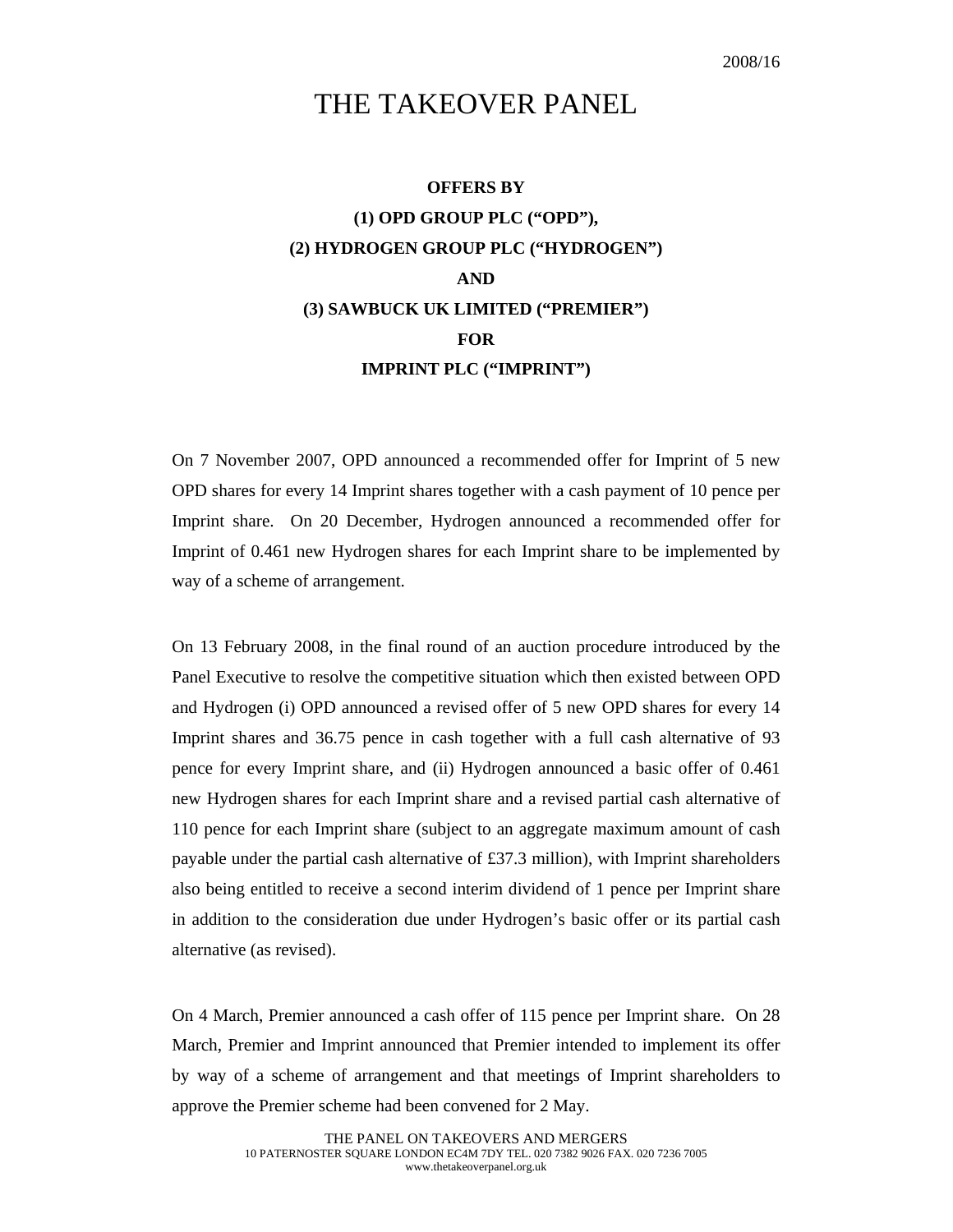On the basis that none of the offerors has declared its offer final, such that any of the three offers may be increased or otherwise revised, a competitive situation continues to exist for the purposes of Rule 32.5 of the Takeover Code ("the Code").

In order to provide an orderly framework for the resolution of this competitive situation, and in accordance with Rule 32.5 of the Code, the Panel Executive has, after discussions with the parties, established an auction procedure which will take place if a competitive situation continues to exist as at 4.30 p.m. (London time) on 11 April. If such is the case, none of the offerors may thereafter announce a revised offer for Imprint other than in accordance with the auction procedure summarised below.

There will be a maximum of three rounds in the auction procedure. The first round will take place on 14 April and, if required, the second and third rounds will take place on 15 and 16 April respectively. In each round, if an offeror wishes to announce a revised offer, it must do so by means of an announcement made via a Regulatory Information Service and released after the close of trading hours on the London Stock Exchange on the relevant day.

In the first round, any offeror may announce a revised offer.

If one or more revised offers is announced in the first round, a second round shall take place. If only one offeror announced a revised offer in the first round, that offeror shall not be permitted to announce a revised offer in the second round. If more than one offeror announces a revised offer in the first round, any offeror shall be permitted to announce a revised offer in the second round.

If one or more revised offers is announced in the second round, a third round will take place. In the third round, any offeror may announce a revised offer (irrespective of whether the offeror announced a revised offer in either the first round or the second round).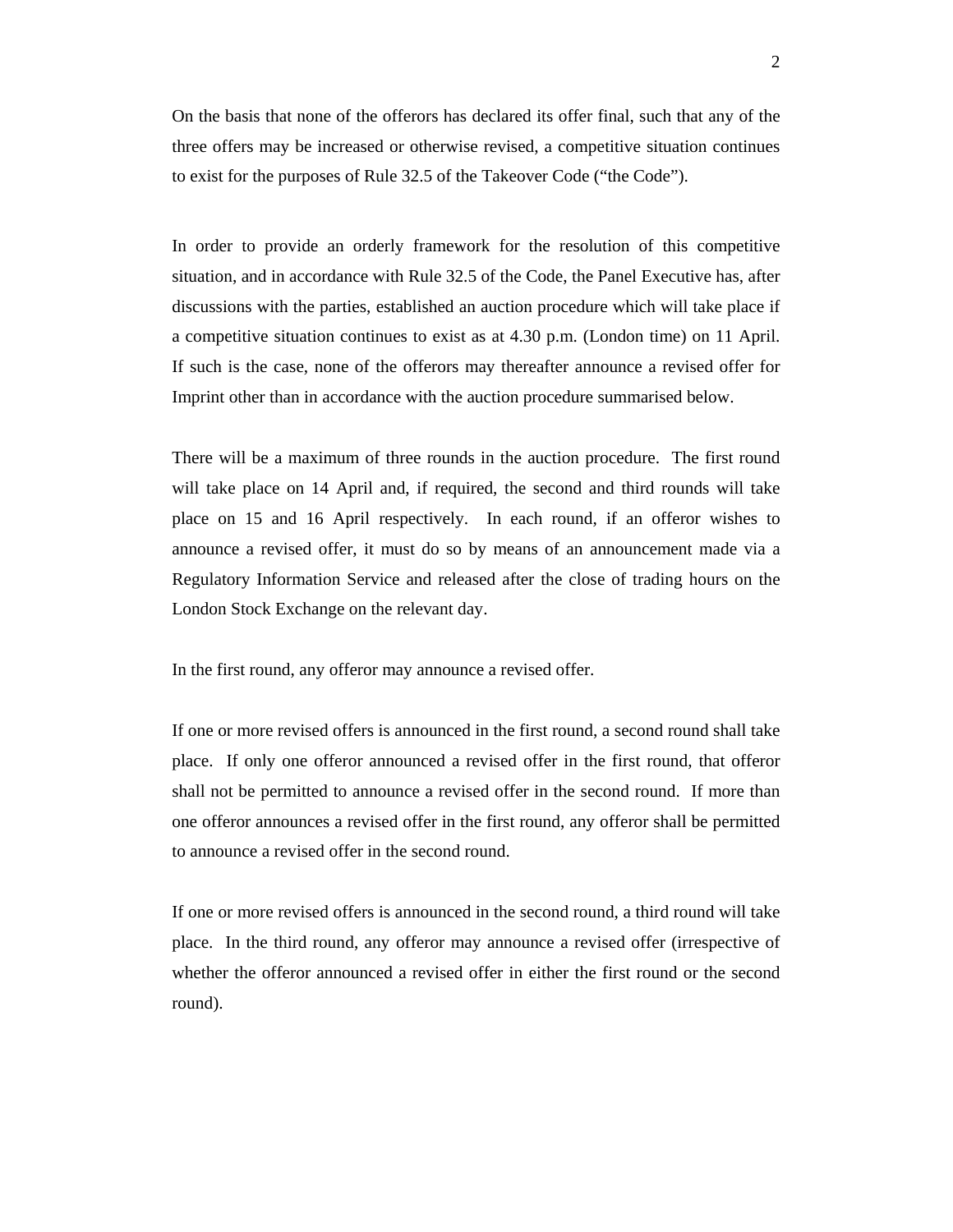If in any round no revised offer is announced, the auction procedure shall then end. Following the end of the auction procedure, the Panel Executive will make an announcement confirming that the auction has ended.

There is no requirement for a revised offer announced by any offeror during the auction procedure to be in any particular specie or to be subject to any minimum increment above the level of the offer previously announced by that offeror. There is also no requirement for a revised offer announced by any offeror during the auction procedure to be on terms superior to, or more favourable than, the terms of the offer announced by any other offeror. No formula or conditional bids are allowed save that, in the third round, each offeror may stipulate to the Panel Executive that it will only announce a revised offer in that round if one or more of the other offerors also announces a revised offer in that round.

The announcement of a switch from a scheme of arrangement to an offer or vice versa will not of itself be treated as the announcement of a revised offer in any round.

For the avoidance of doubt, the auction procedure may conclude in circumstances where the revised offers announced by the offerors include offers of similar values.

Between 4.30 p.m. (London time) on 11 April and the end of the auction procedure, none of the offerors nor any person acting in concert with any of them may deal in relevant securities of OPD, Hydrogen, Premier or Imprint or take any steps to procure, amend or renew any irrevocable commitment or letter of intent in relation to its or any other offeror's offer.

The Panel Executive reserves the discretion to amend the terms of the auction procedure as appropriate. In particular, the times and dates referred to above are subject to change, depending on the circumstances at the time.

Following the conclusion of the auction procedure, none of the offerors are permitted to revise the terms of their respective offers (including any alternative offer) for Imprint from that announced by it at the end of the auction procedure, or to introduce